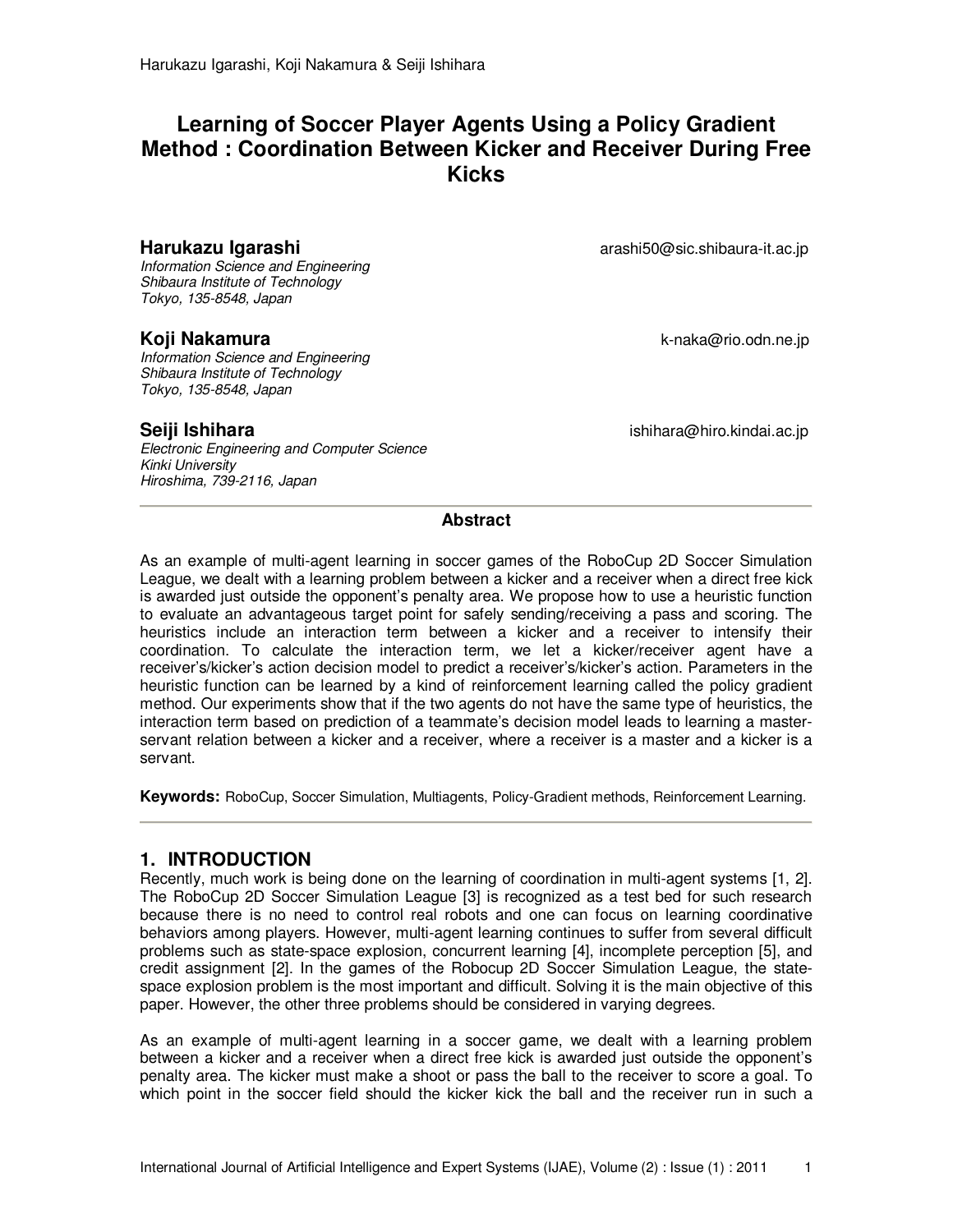situation? We propose how to use a heuristic function to evaluate an advantageous target point for safely sending/receiving a pass and scoring. The heuristics include an interaction term between a kicker and a receiver to intensify their coordination. To calculate the interaction term, we let a kicker/receiver agent have a receiver's/kicker's action decision model to predict a receiver's/kicker's action. The soccer field is divided into cells whose centers are candidate targets of a free kick. The target point of a free kick is selected by a kicker using Boltzmann selection with the heuristic function. The heuristic function makes it possible to handle a large space of states consisting of the positions of a kicker, a receiver, and their opponents. Parameters in the function can be learned by a kind of reinforcement learning called the policy gradient method. The point to which a receiver should run to receive the ball is concurrently learned in the same manner.

We found the following two points from our learning experiments. First, if a kicker and a receiver have the same type of heuristics in their action evaluation functions, they obtain policies similar to each other by learning and that makes both action decisions agree well. Second, if the two agents do not have the same type of heuristics, the interaction term based on prediction of a teammate's decision model leads to learning a master-servant relation between a kicker and a receiver, where a receiver is a master and a kicker is a servant. This paper will present some clues to multi-agent learning problems through solving this type of free-kick problems.

# **2. COORDINATION OF SOCCER AGENTS**

## **2.1 Cooperative Play in RoboCup 2D Soccer Simulation**

Reinforcement learning is widely used [6,7] in the research areas of multi-agent learning. In the RoboCup 2D Soccer Simulation League, Andou used Kimura's stochastic gradient ascent (SGA) method [8] to learn the dynamic home positions of 11 players [9]. Riedmiller et al. applied TD learning to learn such individual skills as intercepting the ball, going to a certain position, or kicking and selecting those individual skills [10]. They dealt with attacking problems with 2v1 (2 attackers and 1 defender), 2v2, 3v4, and 7v8. Stone et al. studied keepaway problems with 3v2 [11] and half-field offense problems with 4v5 [12] using Sarsa [6] to learn the selection of macro behaviors such as ball holding, passing, dribbling, and shooting.

### **2.2 Coordination at Free Kicks**

In the previous section, we cited several researches on the cooperative behaviors of soccer agents. However, a crucial problem remains. In their research, each agent apparently learns its policy of action selection "autonomously" to complete the received task. However, Riedmiller et al. assumed that all agents share input information, which are the x-y positions of all players and the ball, with other agents [10]. Stone et al. used other agents' experiences, which are time-series data on state, action, and reward, to accelerate learning in a large problem [12]. For that purpose, agents must communicate their experiences to their partners to facilitate information sharing among themselves. If agents share input information or experiences with other agents, all agents will obtain the same value function by learning. That will simplify the realization of various cooperative plays among agents. However, if an agent's observation is imperfect or uncertain as in games of the RoboCup 2D Soccer Simulation League, all agents cannot share the same input information with other agents. If communication between agents is not perfect, they cannot share their experiences with other agents. Moreover, if only agents that have identical value functions are assumed, agent individuality and division of roles among them may not emerge from agents' learning. In the next section, we propose a method where all agents learn autonomously without assuming perfect communication or identical input information.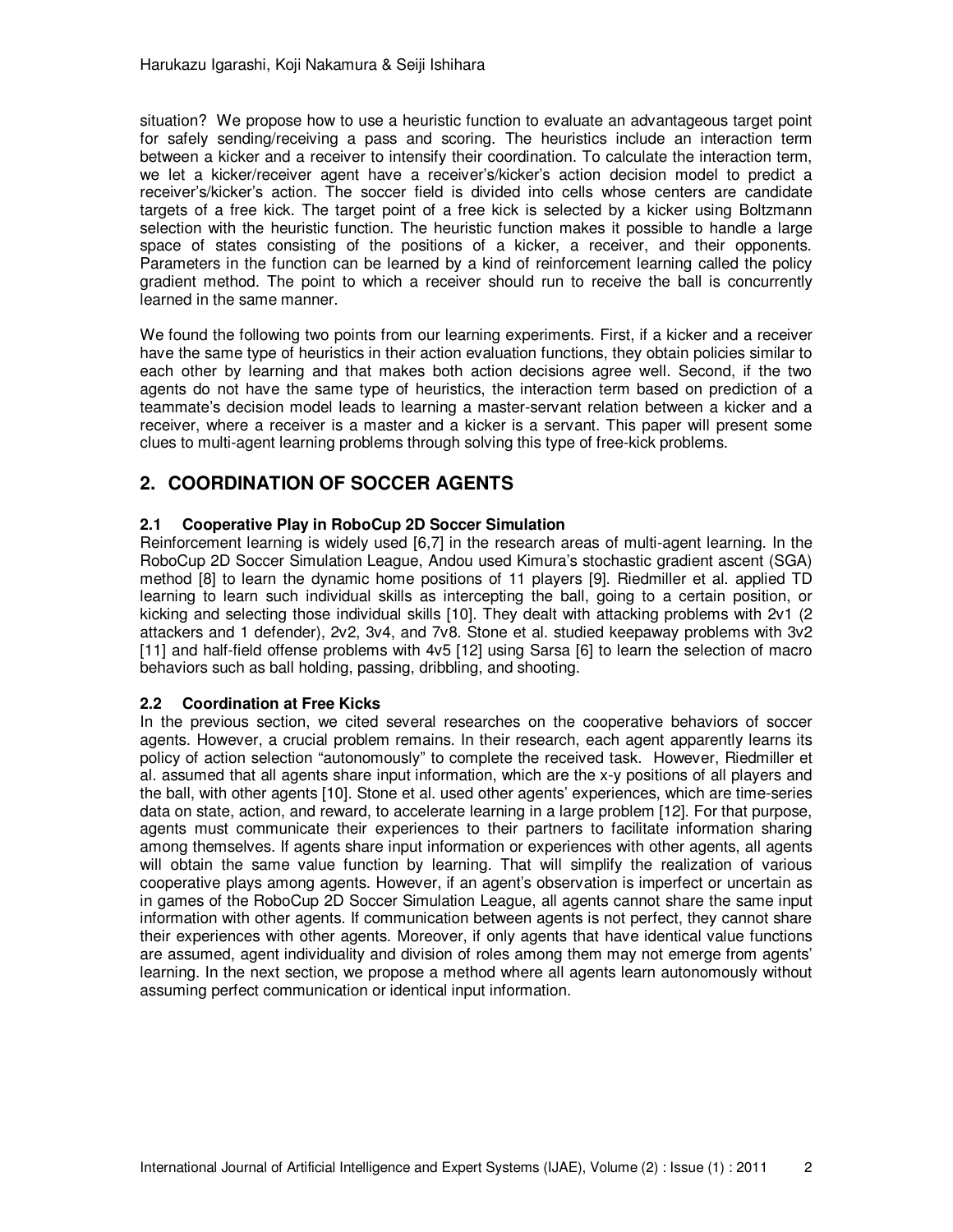# **3. LEARNING SOCCER AGENTS BY A POLICY GRADIENT METHOD**

#### **3.1 Policy Gradient Method**

A policy gradient method is a kind of reinforcement learning scheme that originated from Williams' REINFORCE algorithm [13]. The method locally increases and maximizes the expected reward per episode by calculating the derivatives of the expected reward function of the parameters included in a stochastic policy function. This method, which has a firm mathematical basis, is easily applied to many learning problems. It is extended by Kimura to learning problems in Partially Observable Markov Decision Processes (POMDPs) , which is known as Stochastic Gradient Ascent (SGA) method [8]. Moreover, Igarashi et al. proved that a policy gradient method can be applied to learning problems in non-Markov Decision Processes [14,15]. They applied it to pursuit problems where the policy function consists of state-action rules with weight coefficients that are parameters to be learned [15]. In this paper, we take this approach for agents to learn how to make their action decisions.

#### **3.2 Stochastic Policy for Action Decision**

In this section, we propose a stochastic policy for determining kicker's and receiver's actions during direct free kicks. We divide the opponent's penalty area into 32 cells (5m×5m) and assume additional three cells (5m×4.5m) inside the goal net area, as shown in Fig. 1. *Acell* denotes the set of center points of these 35 cells. Selecting a kicker's/ receiver's action *aK/aR*(∈*Acell*) is defined as selecting a cell to the center of which a kicker/receiver should kick the ball or run. If the two agents select the same cell, i.e.  $a_k = a_k$ , their intentions agree well with each other and a pass between them would succeed with a high possibility.



**FIGURE 1:** Example of Player Arrangements.

We consider objective function  $E_{\lambda}(a_{\lambda}; s, \{\omega^{\lambda}_{j}\})$  (  $\leq$  0) of an agent such as

$$
E_{\lambda}\left(a_{\lambda};s,\omega^{\lambda}\right)=-\sum_{i}\omega_{j}^{\lambda}\cdot U_{j}^{\lambda}\left(a_{\lambda};s\right) , \qquad (1)
$$

where functions  $U_j^{\lambda}(a_\lambda; s)$  ( ≥ 0)are the *j*-th heuristics that evaluate action  $a_\lambda(\in A_{cell})$ . Symbol  $\lambda$ (∈{*K*,*R*}) indicates a type of agent, where *K/R* means a kicker/receiver. State *s* (∈*S*) means a state of the whole multi-agent system, which includes information of all players on the field and the ball. A set of parameters  $\{\omega_j^i\}$  is denoted simply by  $\omega^i$  in the left-hand side of (1). Next, we define agent's policy  $\pi_\lambda(a_\lambda; s, \omega^\delta)$  by a Boltzmann distribution function:

$$
\pi_{\lambda}\left(a_{\lambda};s,\boldsymbol{\omega}^{\lambda}\right) \equiv \frac{e^{-E\left(a_{\lambda};s,\boldsymbol{\omega}^{\lambda}\right)/T}}{\sum_{x \in A_{cell}} e^{-E\left(x;s,\boldsymbol{\omega}^{\lambda}\right)/T}}.
$$
\n(2)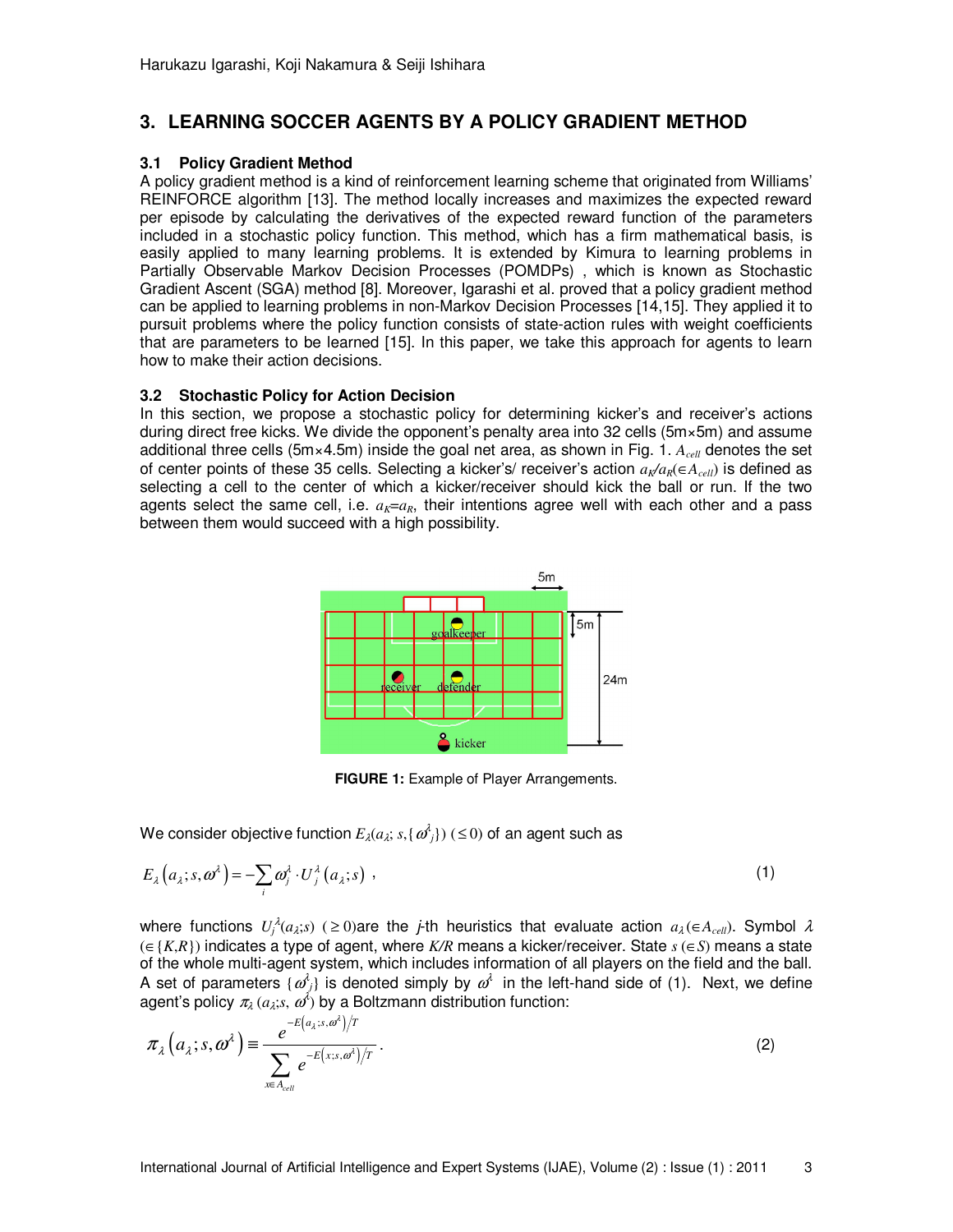Note that action  $a_\lambda$  with a lower value of  $E_\lambda(a_\lambda; s, \omega^\lambda)$ , which means an action with a higher value of  $U_j^{\lambda}(a_\lambda; s)$ , is selected by (2) with a higher possibility. Weight parameters  $\omega^{\lambda}$  in (1) and (2) are determined by a policy gradient method summarized in the next section.

#### **3.3 Autonomous Action Decision and Learning**

For the autonomous action decisions and the learning of each agent, we approximate policy function  $\pi(a; s)$  for the whole multi-agent system by the product of each agent's policy function  $\pi_{\lambda}$  ( $a_{\lambda}$ ;*s*,  $\omega^{\lambda}$ ) in (2) as [15,16]

$$
\pi(a;s) \approx \prod_{\lambda} \pi_{\lambda}(a_{\lambda};s,\omega^{\lambda}), \qquad (3)
$$

where  $a=(a_k, a_k)$ .

In (3), it seems that the correlation among agent action decisions is neglected. However, each agent can see all other agent states and use them in its policy function  $\pi_\lambda(a_\lambda; s, \omega^\lambda)$ . Thus, the approximation in (3) will contribute to learn coordination among agents. Note that each agent cannot get perfect information on state *s* and communication among agents is limited in games of the RoboCup 2D Soccer Simulation League. Therefore, agents cannot get accurate and complete information on the whole system nor share their observations with each other perfectly.

At the end of each episode, common reward *r* is given to all agents after evaluating results and behaviors of the whole agent system. That is a promising idea to avoid causing concurrent learning problems. The derivative of expectation of reward E[r] for parameter  $\omega^\iota$  is given as

$$
\frac{\partial E[r]}{\partial \omega^{\lambda}} \approx E\left[r\sum_{t=0}^{L-1} e_{\omega^{\lambda}}(t)\right],\tag{4}
$$

if we use (3) and assume that  $E_{\lambda}(a_\lambda; s)$  ( $\lambda \neq \lambda$ ) does not depend on  $\omega^\lambda$ . *L* is the size of an episode.

With (3), characteristic eligibility  $e_{\varphi}$  on the right-hand side of (4) can be written as [15,16]:

$$
e_{\omega^{\lambda}}(t) \equiv \frac{\partial}{\partial \omega^{\lambda}} \ln \pi_{\lambda} \left( a_{\lambda}(t); s(t), \omega^{\lambda} \right), \tag{5}
$$

where  $a_{\lambda}(t)$  and  $s(t)$  are the action and state of agent  $\lambda$  at discrete time *t*.

The derivative of E[*r*] in (4) leads to the learning rule of parameters  $\omega^{\wr}$  as

$$
\Delta \omega^{\lambda} = \varepsilon \cdot r \sum_{t=0}^{L-1} e_{\omega^{\lambda}}(t) , \qquad (6)
$$

where  $\varepsilon$  is a positive small number called learning ratio. Let assume that each agent makes an action decision by policy  $\pi_{\lambda}$  in (2) only once at the start of every episode, i.e. at  $t=0$ , and updates  $\omega^i$  by the learning rule in (6) at the end of every episode. The learning rule for agent  $\lambda$  is given by

$$
\Delta \boldsymbol{\omega}_j^{\lambda} = \boldsymbol{\varepsilon} \cdot \boldsymbol{r} \cdot \frac{1}{T} \Bigg[ U_j^{\lambda} \big( a_{\lambda}; s \big) - \sum_{x \in A_{\text{cell}}} U_j^{\lambda} \big( x; s \big) \boldsymbol{\pi}_{\lambda} \big( x; s, \big\{ \boldsymbol{\omega}_j^{\lambda} \big\} \big) \Bigg] \,. \tag{7}
$$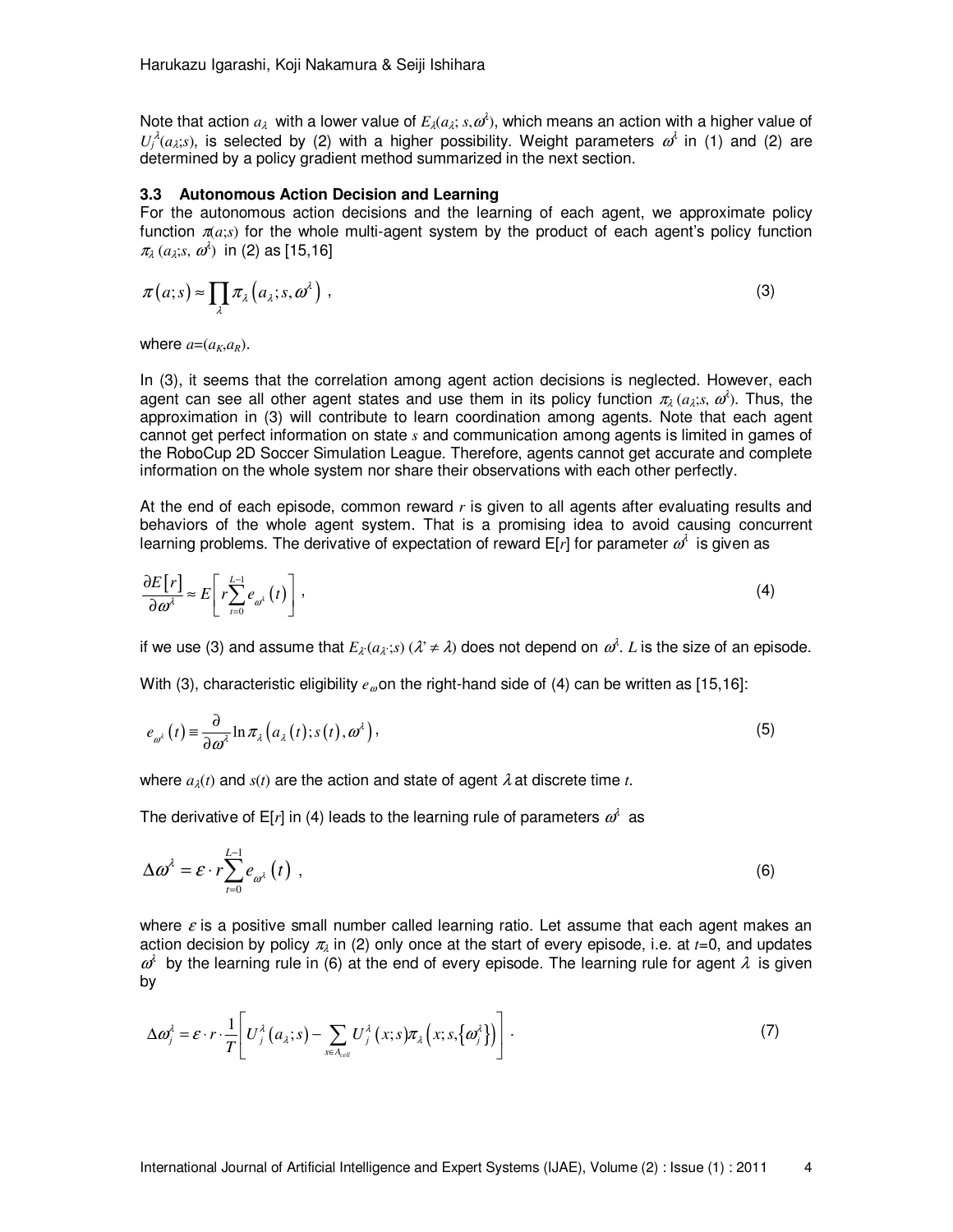# **4. FREE-KICK PROBLEM AND LEARNING EXPERIMENTS**

#### **4.1 Arrangement of Players**

We only consider the part of a soccer field used in the RoboCup 2D Soccer Simulation League. A kicker and a receiver are agents that learn team play during free kicks. There are a defender and a goalie that are opponents, who do not learn anything. An example of the arrangement of the four players is shown in Fig. 1. The origin of the coordinate axes is located at the center mark of the soccer field. The *x*/*y*-axis is set parallel to the touch/goal line.

A kicker is only given the role of kicking the ball during direct free kicks. The *x*-coordinate of the free-kick position is fixed to 24 m from the opponent goal line, while the *y*-coordinate is selected at random. A receiver is assumed to run to receive the pass and to immediately shoot toward the goal. The receiver is set at random to a cell that is not an offside position and not any of the three cells behind the goal's mouth. An opponent goalie/defender is randomly located in the goal/penalty area. The two defenders try to intercept the pass and thwart the two offense agents. In addition to the four players, a coach-client called a "trainer" changes the play mode from kickoff to free kick, sets the players and the ball, watches the game, and informs the two agents whether a kicker's pass was safely received and whether their shots successfully scored a goal.

#### **4.2 Heuristics Used in Objective Function**

In learning experiments, four kinds of heuristic functions  $\{U_i^{\lambda}(a_\lambda)\}\ (i=1,2,3,4)$  were used to evaluate the suitability of the selected cell for kickers and receivers. In this section, let cell *k* be the one selected by kicker's/receiver's action  $a_\lambda$ .  ${U_1}^{\lambda}(a_\lambda; s)$  considers the existence of opponents in the pass direction.  $U_2^{\ \lambda}(a_\lambda; s)$  expresses heuristics where shooting from nearer to the goal mouth has a greater chance of scoring a goal.  $U_3{}^{\lambda}(a_{\lambda};s)$  evaluates a distance between the center of cell  $k$ and the nearest opponent to the center of cell  $k$ .  $U_4^{\lambda}(a_\lambda; s)$  considers the distance between the center of cell k and the current receiver's position.

 $U_1^{\lambda}$ ,  $U_3^{\lambda}$  and  $U_4^{\lambda}$  are heuristics for passing the ball safely, while  $U_2^{\lambda}$  is heuristics for making an aggressive pass. These four functions are normalized to avoid exceeding 10.0 and their strict definitions are given in Appendix.

### **4.3 Interaction Between Two Action Decisions**

In this section, we introduce an interaction between the action decisions of a kicker and a receiver. If any discrepancy exists in the information that the two agents get or perceive, learning the cooperative play described in Section 3 may be difficult. In actual human soccer games, all teammates cannot be expected to share identical information and heuristic knowledge to make their decisions. For this reason, we consider another heuristics, *U*5, an interaction term. That makes one agent select its action that fits well an action selected by a teammate agent. The interaction term helps accelerate cooperation between the two agents. We define this interaction term by function  $U_5(a_K,a_K;s)$ :

$$
U_{5}(a_{K}, a_{K}; s) \equiv \left(-|X_{KR}| - |Y_{KR}| + 50.0\right) / 5.0\,,\tag{8}
$$

where  $a_k/a_k$  is kicker's/receiver's action and  $(X_{KR}, Y_{KR})$  is a difference vector between a cell to which a kicker intends to kick the ball and a cell to which a receiver runs. Adding interaction term  $U_5(a_K,a_K; s)$  in (8) to the objective function in (1), we use the following objective functions  $E_6(a_K; s, s)$  $\omega^{K}$ ) and  $E_{R}(a_{R}; s, \omega^{R})$  for a kicker and a receiver:

$$
E_K\left(a_K; s, \omega^K\right) = -\sum_{i}^{4} \omega_i^K \cdot U_i^K\left(a_K; s\right) - \omega_s^K \cdot U_s\left(a_K, a_K^*; s\right)
$$
  
\n
$$
E_R\left(a_K; s, \omega^K\right) = -\sum_{i}^{4} \omega_i^K \cdot U_i^K\left(a_K; s\right) - \omega_s^K \cdot U_s\left(a_K^*, a_K; s\right)
$$
\n(9)

$$
E_R(a_R, s, \omega) = -\sum_i \omega_i \cdot \sigma_i (a_R, s) - \omega_s \cdot \sigma_s (a_R, a_R, s)
$$
\n
$$
(10)
$$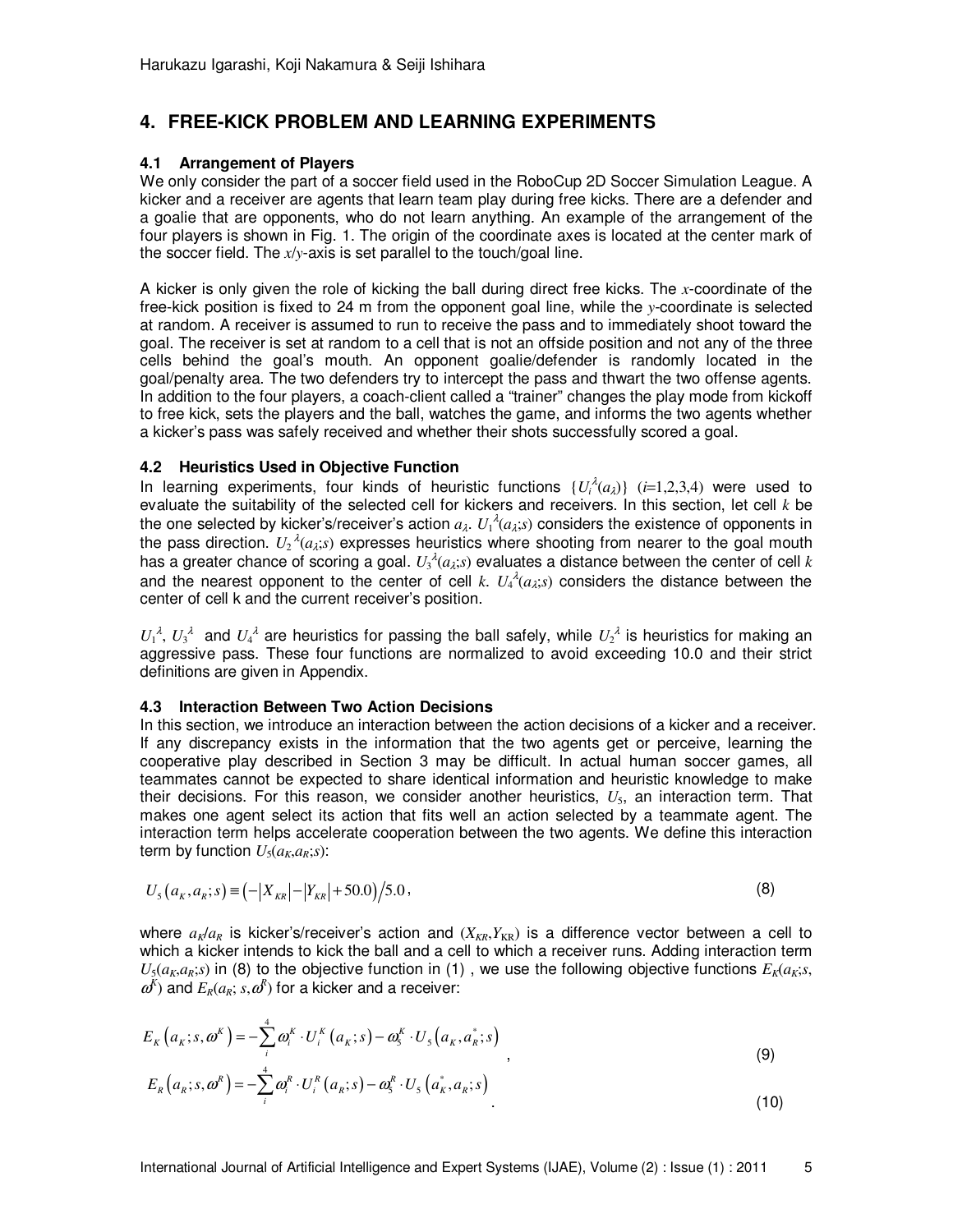To calculate interaction term  $U_5(a_k,a_k;s)$  in (8), a kicker/receiver needs information on the action that the other teammate is going to select. One solution is sending the information by say command. But completely assuming the sending and receiving of all teammate actions is neither realistic in actual human soccer games nor desirable even in games of the RoboCup 2D Soccer Simulation League. In this paper, we adopt a method in which an agent has the other teammate's action-decision model inside itself and uses it for predicting the teammate's next action without asking it of the teammate. Thus receiver's action  $a^*$ <sup>*R*</sup> in (9) is an action predicted by a kicker, and kicker's action  $a^*_{K}$  in (10) is an action predicted by a receiver. The next section describes how to predict a teammate's action.

#### **4.4 Prediction of a Teammate's Action**

Let us discuss a kicker's action decision. Objective function  $E_k(a_k; s, \omega^k)$  in (9) is used to determine kicker action  $a_K$ . Function  $E_K(a_K; s, \omega^K)$  includes receiver's action  $a_{\kappa}$  in its interaction term  $U_5(a_K, a_{K}^*s)$  shown in (8). Receiver's action  $a_{K}$  should be determined by minimizing receiver objective function  $E_R(a_R; s, \omega^R)$  shown in (10). Function  $E_R(a_R; s, \omega^R)$  includes kicker action  $a *_{K}$  in  $U_5(a*_{K},a_K;s)$ . That is, determining kicker's action  $a_K$  needs receiver's action  $a_K$  and vice versa. To break this endless loop, we use receiver's/kicker's action  $a^*{}_R/a^*{}_K$  predicted by minimizing  $E_R(a_R; s, \omega^R)/E_K(a_K; s, \omega^K)$  that has no interaction term  $U_5(a_K; a_K; s)$ : i.e.,

$$
a_{R}^{*} = \arg\min_{a_{R}} \left[ -\sum_{i=1}^{4} \omega_{i}^{R} U_{i}^{R} \left( a_{R}; s \right) \right], \qquad (11)
$$

$$
a_{K}^{*} = \underset{a_{K}}{\arg\min} \left[ -\sum_{i=1}^{4} \omega_{i}^{K} U_{i}^{K} \left( a_{K}; s \right) \right]
$$
 (12)

for calculating the right-hand sides of (9) and (10). This method represents that an agent predicts another agent's action using the other agent's action-decision model. The receiver and kicker models are represented by weight coefficients  $\{\alpha_i^R\}$  (*i*=1,2,3,4) and  $\{\alpha_i^K\}$ (*i*=1,2,3,4) in (11) and (12), respectively. However, the values of the coefficients are updated every episode during learning. To make the prediction as accurate as possible, a kicker and a receiver teach each other the values of their own weight coefficients every ten episodes by say command in our experiments. This helps update a teammate's action-decision model and keeps it current. This teaching in games is not necessary at all if agents are not learning their policy functions.

#### **4.5 Reward**

We deal with a cooperative play between a kicker and a receiver during direct free kicks. For learning this cooperative play, a large reward must be given to the two agents only if a kicker's pass is successfully received by a receiver and a receiver's shot successfully scores a goal. For this purpose, reward *r* depends on the results of a kicker's passing and a receiver's shooting. In preliminary experiments, we defined reward function  $r(\sigma)$  given to episode  $\sigma$ , such as

|     | $r(\sigma) = -30.0$ | if $P_{\text{pass}} = false$ ,                           |
|-----|---------------------|----------------------------------------------------------|
|     | $r(\sigma) = 5.0$   | if $P_{\text{pass}}$ =true and $P_{\text{shot}}$ =false, |
| and |                     |                                                          |
|     | $r(\sigma) = 100.0$ | if $P_{\text{pass}}$ =true and $P_{\text{shot}}$ =true.  |

Proposition *P*pass/*P*shot means that a kicker's pass/receiver's shot is successful. Identical reward *r*(σ) is given to a kicker and a receiver by a trainer agent who judges whether a pass from a kicker to a receiver and the receiver's shot has succeeded. An episode consists of 50 simulation cycles, and takes five seconds in actual time. When a kicker or a receiver successfully scores a goal, the episode is concluded even before 50 simulation cycles have been completed.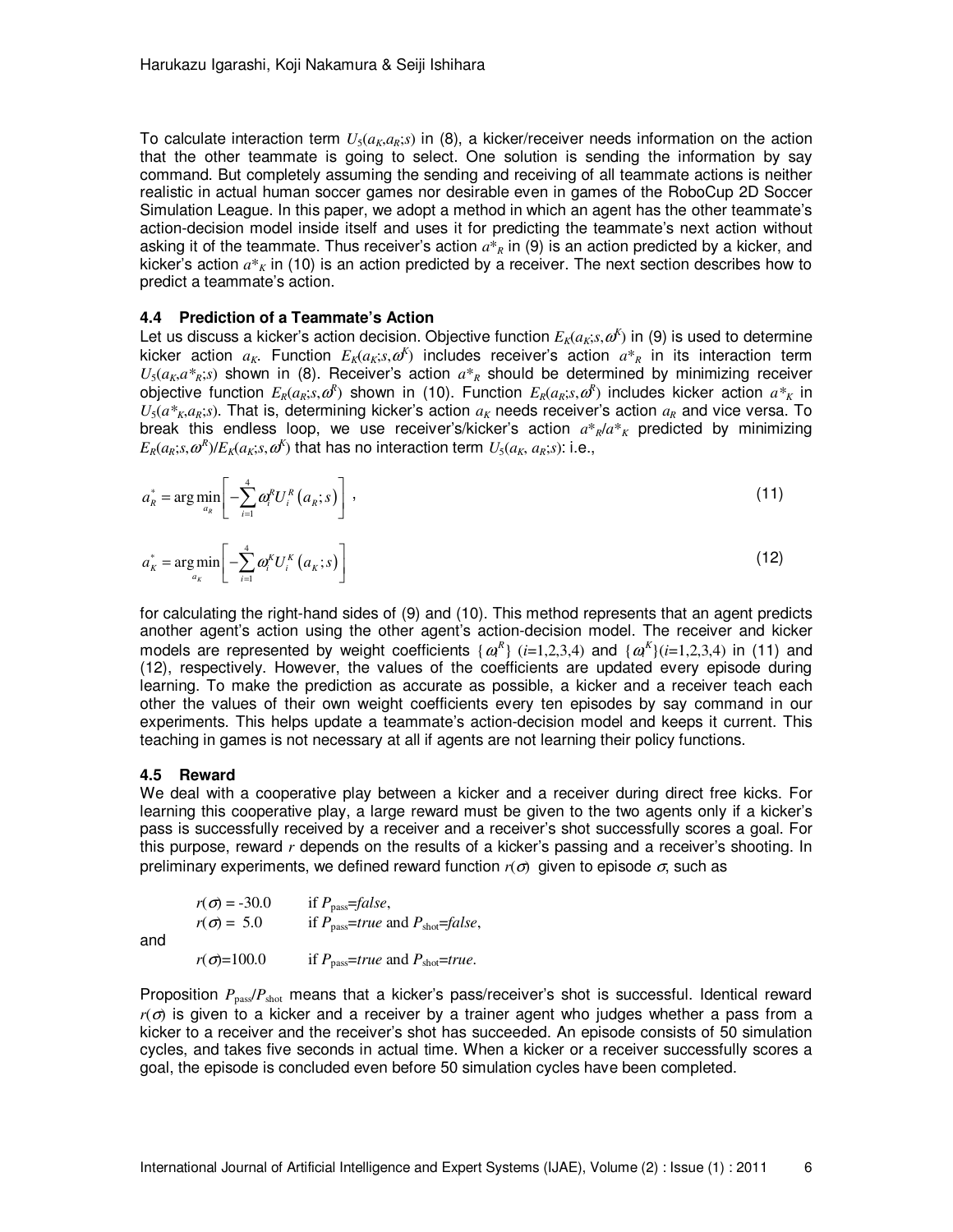#### **4.6 Learning Experiments for a Kicker and a Receiver**

We made four experiments to verify whether a kicker and a receiver can simultaneously learn their policies by applying the policy gradient method described in Section 3 to free-kick problems under the following conditions. A kicker and a receiver play against a defender and a goalie, as shown in Fig. 1. We exploited the programs of Trilearn Base [17] for the defender and goalie of the opponent. Trilearn Base is a program based on the UvA Trilearn2003 team's program that won the RoboCup2003 championship. Trilearn Base's defender and goalie are excellent players, while Trilearn2003's high level strategy is not implemented in Trilearn Base. Experiment 1 assumes that a kicker and a receiver have the same type of objective function, as shown in (1). However, they do not have interaction term  $U_5(a_K,a_K;s)$ , which Experiment 2 considers. In Experiment 3, a kicker has an objective function consisting of  $U_1^K$ ,  $U_2^K$ , and  $U_3^K$ , and a receiver has an objective function consisting of  $U_2^R$ ,  $U_3^R$ , and  $U_4^R$ . In Experiment 4, interaction term  $U_5(a_K,a_K,s)$  was added to the objective functions used in Experiment 3. Experiments 3 and 4 deal with cases where a kicker and a receiver do not have heuristics  $U_4^K$  and  $U_1^R$  for deciding their next actions, respectively. Note that a receiver immediately makes a shoot if he can get the ball because we are only concentrating on making a receiver learn where to run to receive a pass, not how to dribble a ball.

## **5. EXPERIMENTAL RESULTS AND DISCUSSION**

Four learning experiments described in Section 4.6 were conducted under conditions where  $\varepsilon$ =0.1 and T=10.0. Temperature parameter T is not lowered during the learning of  $\omega^i$  but fixed to search the parameter space for different good combinations of agents' policies. The initial values of weight  $\omega^i$  are selected at random from an interval between 10.0 and 30.0. Figures 2-4 show the changes of the passing success rate, the scoring rate, and the expectation of reward while learning 2000 episodes, respectively. Only their averages over every 50 episodes are plotted in the three figures. Changing the initial values of  $\omega^i$ , all four experiments were carried out ten times, and the values plotted in Figs. 2-4 are ensemble averages of the ten sets of experiments. Fig. 5 shows a typical example of the change of weight coefficients { $\alpha^{\lambda}$ } in the ten trials.

### **5.1 Experiment 1**

In Experiment 1, a kicker and a receiver use the same type of objective functions consisting of four heuristics from  $U_1^{\lambda}$  to  $U_4^{\lambda}$ . Figs. 5a and b shows that the ratio of the magnitudes of a kicker's  $\{ \omega^k \}$  approaches that of a receiver's  $\{ \omega^k \}$  as learning continues, even if the initial values of a kicker's  $\{ \omega^R \}$  are different from a receiver's  $\{ \omega^R \}$ . The passing success rate increases from 42% to 78% in Fig. 2, and the scoring rate increases by 4 times from 8% to 32% in Fig. 3. These two increases mean that both the kicker and the receiver have acquired the same policy for action decisions and that successful passes contribute to scoring goals.

### **5.2 Experiment 2**

In Experiment 2, interaction term  $U_5$  is added to the objective function used in Experiment 1. Figs. 5c and 5d show the same tendency of  $\{ \omega^{\lambda} \}$  as in Experiment 1 except  $\omega_{\rm s}^{\lambda}$ . The value of kicker's  $\omega_{\rm s}$ <sup>K</sup> became much larger than receiver's  $\omega_{\rm s}$ <sup>R</sup>. This means that a kicker follows a receiver's action to realize cooperative play. As a result, the scoring rate is improved and becomes slightly larger than in Experiment 1 where there is no interaction term  $U_5$ .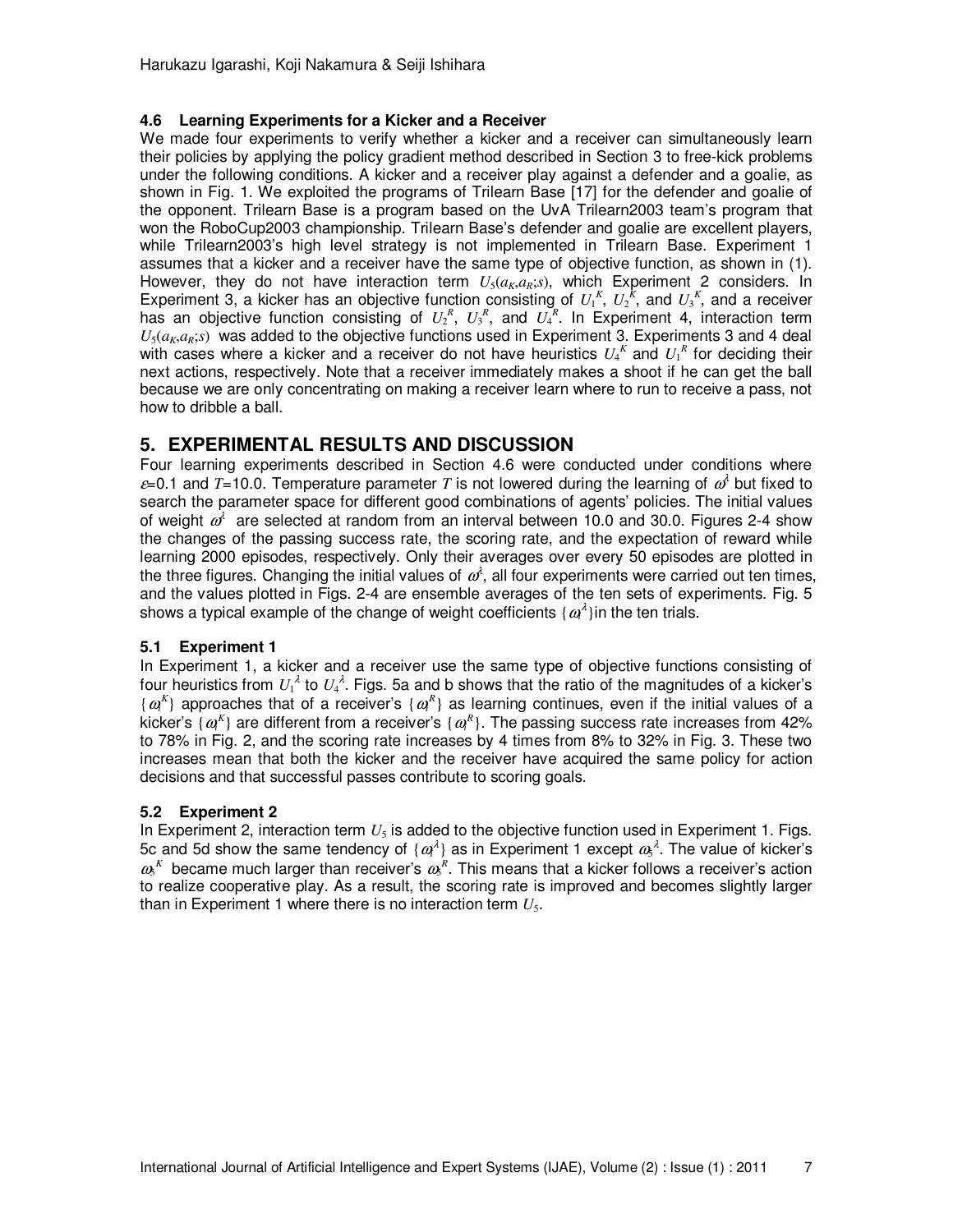

**FIGURE 2:** Passing Success Rate. **FIGURE 3:** Scoring Rate.



**FIGURE 4:** Expectation of Reward.

#### **5.3 Experiment 3**

In Experiment 3, a kicker has a set of heuristics,  $U_1^K$ ,  $U_2^K$ , and  $U_3^K$ , which is different from a receiver's set of heuristics,  $U_2^R$ ,  $U_3^R$ , and  $U_4^R$ . Passing success rate increases from 30% to 70%, as shown in Fig. 2, and the scoring rate increases by three times, from 5% to 15%, after learning 2000 episodes, as shown in Fig. 3. Figs. 5e and 5f show a common tendency on the changes of  $\omega^{\lambda}$  and  $\omega^{\lambda}$  for kickers and receivers, who realize cooperative play by making the common two heuristics,  $U_3^{\lambda}$  and  $U_4^{\lambda}$ , dominant in their policies. However, while watching their actual play in Experiment 3, we observed that their actions do not completely agree with each other. A small discrepancy exists between the cell to which a kicker passes the ball and the cell to which a receiver runs to receive it. This small discrepancy allows the defenders and the goalie time for defending. That is proved by the very low scoring rate shown in Fig. 3, whereas the passing success rate is not so bad when compared with other three experiments in Fig. 2.

#### **5.4 Experiment 4**

Interaction term  $U_5$  is added to the policy used in Experiment 3. After learning 2000 episodes, the observed passing success rate is about 6 points higher than that in Experiment 3 (Fig. 2). Fig. 3 shows that the scoring rate increases about twofold the rate observed in Experiment 3. Moreover, expectation of reward E[*r*] increases by three times that obtained in Experiment 3 (Fig. 4).

In Figs. 5g and 5h, kicker's  $\omega_5^K$  and receiver's  $\omega_4^R$  become much larger than the other weight coefficients. Since  $a_5^R$  nearly becomes zero after learning (Fig. 5h), a receiver does not try to predict a kicker's action. The receiver does not leave its current position, because  $a_4^R$  is very large and the other weights are nearly zero. That is, the receiver stays and waits at his own current position. A kicker understands the receiver's intention and follows the receiver's choice. This kicker's policy was obtained by increasing weight  $a\text{s}^R$  of interaction term  $U_5$  because a kicker does not have heuristics  $U_4^K$  that favors a pass close to a receiver. If the two agents do not have the same type of heuristics, the interaction term based on prediction of a teammate's decision model accelerates learning a master-servant relation between a kicker and a receiver, where a receiver is a master and a kicker is a servant as shown in Fig.6.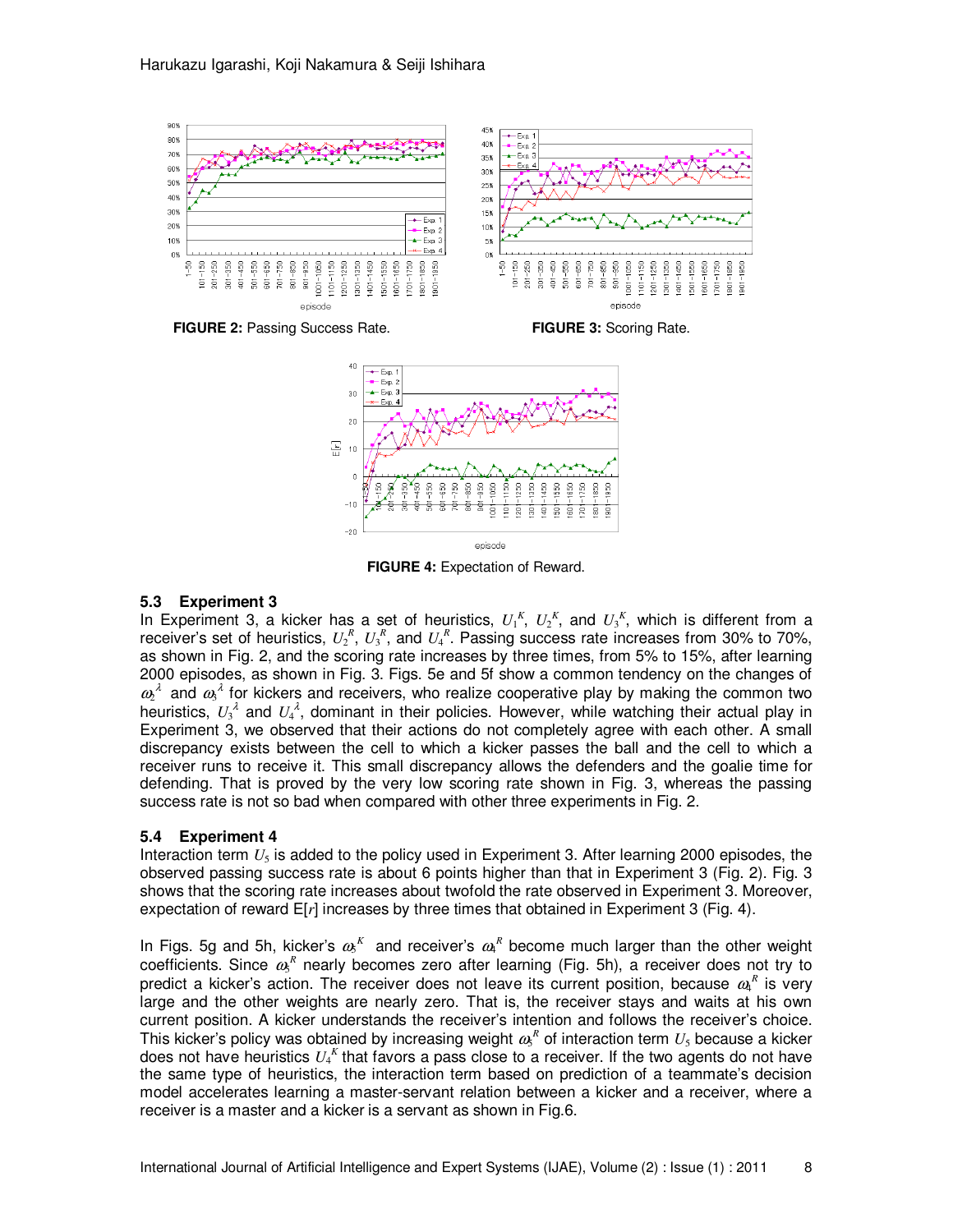

**FIGURE 5:** Example of Change of Weight Coefficients  $\{ \omega_i^{\lambda} \}$  during Learning Process in Experiments 1-4.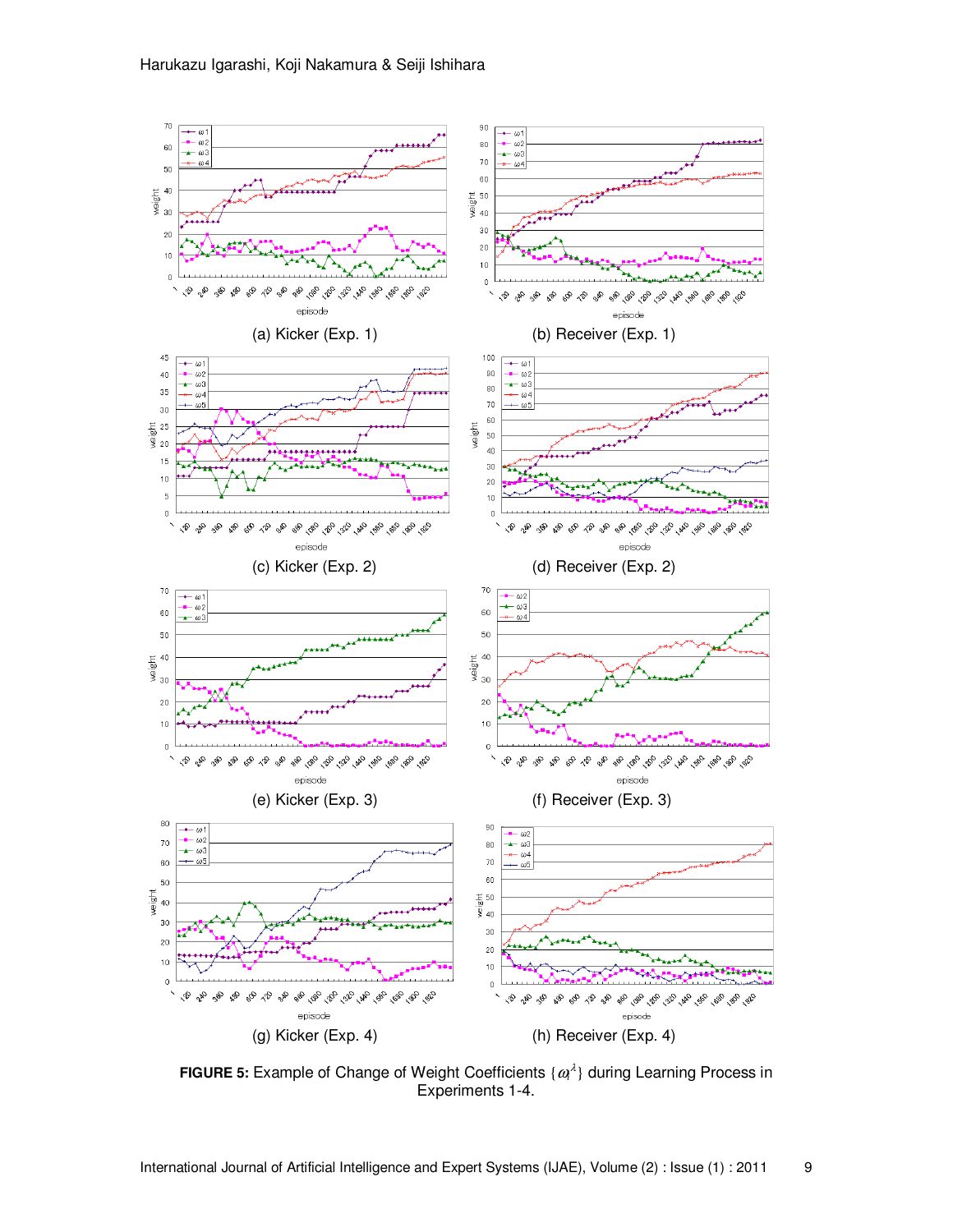

**FIGURE 6:** Master-servant Relation Obtained by the Interaction Term in Experiment 4, where a Kicker and a Receiver do not Have the Same Type of Heuristics.

## **6. CONSLUSION & FUTURE WORK**

As an example of multi-agent learning problems, we considered a learning problem between a kicker and a receiver when a direct free kick is awarded just outside the opponent's penalty area in the soccer games of the RoboCup 2D Soccer Simulation League. We proposed a function that expresses heuristics for evaluating how target position is advantageous for safely sending/ receiving a pass and scoring a goal. This evaluation function does not depend on the dimension of the soccer field and the number of players. The weight coefficients in the function were learned by a policy gradient method. However, we did not try to make the weight coefficients converged to certain values, for example, by decreasing  $\varepsilon$  in learning rule (7). Our method needs criteria for deciding which weight coefficients should be best.

The heuristics includes an interaction term between a kicker and a receiver to intensify their coordination. The interaction term works to make an agent follow the teammate's action. To calculate the interaction term, we let a kicker/receiver agent have a receiver's/kicker's actiondecision model to predict the teammate's action. Except for the interaction term, information on the action-decision model is exchanged with a teammate at a certain time interval, i.e, every 10 episodes during the learning process. The results of our learning experiments show that even if a kicker's and a receiver's heuristics are different, scoring rate is increased about two times of that obtained by learning without the interaction term. This means that adding an interaction term, which makes an agent follow a teammate's action, and predicting the teammate's action using the teammate's action-decision model are very effective for two agents to acquire a common policy, even if they do not completely have identical action-decision heuristics. However, our method needs human heuristics enough for solving the target problem, and the action-decision model of a teammate for predicting the teammate's action.

In the future, our agents will have and learn both passer and receiver policies so that they can learn wall-passes. An agent must switch its role from a receiver to a passer, and vice versa. We will also apply our method to more general cooperative play such as keeping the ball away from opponents and making through passes. Using action-decision models of teammates would be very useful for learning such team play.

## **7. REFERENCES**

- 1. G. Weiss, S. Sen, editors. "Adaption and Learning in Multi-agent Systems", Springer-Verlag, Germany, 1996
- 2. S. Sen, G. Weiss, "Learning in Multiagent Systems". In G. Weiss, editor, "Multiagent Systems: A Modern Approach to Distributed Artificial Intelligence", pp. 259-208, The MIT Press, 1999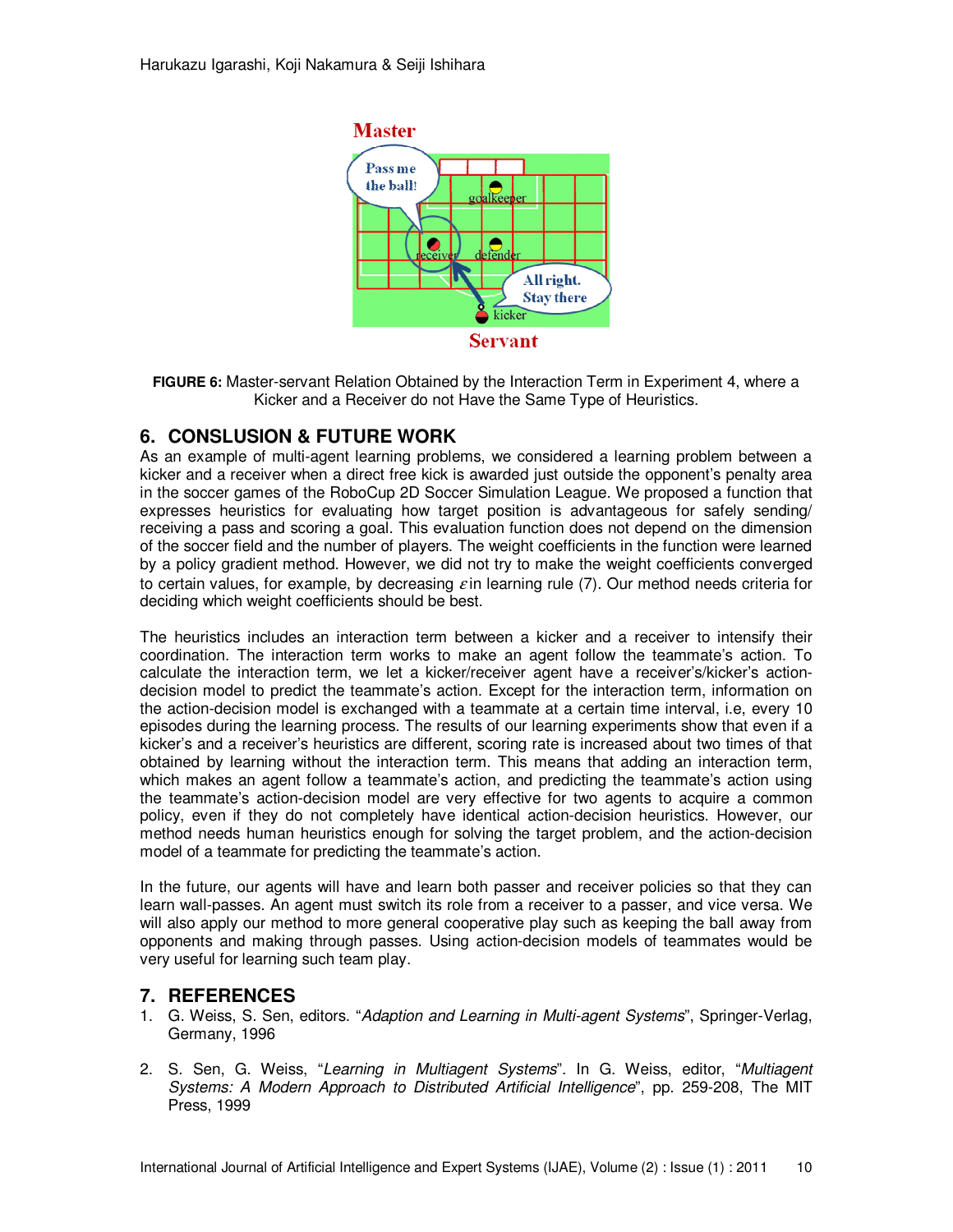- 3. RoboCup 2D Soccer Simulation League, http://sourceforge.net/apps/mediawiki/sserver/ index.php?title=Main\_Page ( access time: 14.03.2011 )
- 4. S. Arai, K. Miyazaki. "Learning Robust Policies for Uncertain and Stochastic Multi-agent Domains". In Proceedings of 7th International Symposium on Artificial Life and Robotics, pp.179-182, 2002
- 5. W.S. Lovejoy. "A survey of algorithmic methods for partially observed Markov decision processes". Annals of Operations Research, 28(1): 47-65, 1991
- 6. R. S. Sutton, A. G. Barto." Reinforcement Learning", The MIT Press, 1998
- 7. L. P. Kaelbling, M. L. Littman and A. W. Moore. "Reinforcement Learning: A Survey". Journal of Artificial Intelligence Research, 4:237-285, 1996
- 8. H. Kimura, K. Miyazaki and S. Kobayashi. "Reinforcement Learning in POMDPs with Function Approximation". In Proceedings of the 14th International Conference on Machine Learning, pp. 152-160, 1997
- 9. T. Andou. "Refinement of Soccer Agents' Positions Using Reinforcement Learning". In H. Kitano, editor, "RoboCup-97: Robot Soccer World Cup I", pp. 373-388, Springer-Verlag, Berlin, 1998
- 10. M. Riedmiller, T. Gabel. "On Experiences in a Complex and Competitive Gaming Domain -Reinforcement Learning Meets RoboCup-". In Proceedings of the 2007 IEEE Symposium on Computational Intelligence and Games (CIG2007), pp.17-23, 2007
- 11. P. Stone, G. Kuhlmann, M. E. Taylor and Y. Liu. "Keepaway Soccer: From Machine Learning Testbed to Benchmark". In A. Bredenfeld, A. Jacoff, I. Noda and Y. Takahashi, editors, "RoboCup 2005: Robot Soccer World Cup IX", pp. 93-105, Springer-Verlag, New York, 2006
- 12. S. Kalyanakrishnan, Y. Liu and P. Stone. "Half Field Offense in RoboCup Soccer -A Multiagent Reinforcement Learning Case Study". In G. Lakemeyer, E. Sklar, D. G. Sorrenti, T. Takahashi, editors, "RoboCup-2006: Robot Soccer World Cup X", pp.72-85, Springer-Verlag, Berlin, 2007
- 13. R. J. Williams. "Simple Statistical Gradient-Following Algorithms for Connectionist Reinforcement Learning". Machine Learning, 8(3-4): 229-256, 1992
- 14. H. Igarashi, S. Ishihara and M. Kimura. "Reinforcement Learning in Non-Markov Decision Processes -Statistical Properties of Characteristic Eligibility-", IEICE Transactions on Information and Systems, J90-D(9):2271-2280, 2007 (in Japanese). This paper is translated into English and included in The Research Reports of Shibaura Institute of Technology, Natural Sciences and Engineering (ISSN 0386-3115), 52(2): 1-7, 2008
- 15. S. Ishihara, H. Igarashi. "Applying the Policy Gradient Method to Behavior Learning in Multiagent Systems: The Pursuit Problem", Systems and Computers in Japan, 37(10):101- 109, 2006
- 16. L. Peshkin, K. E. Kim, N. Meuleau and L. P. Kaelbling. "Learning to cooperate via policy search". In Proceedings of 16th Conference on Uncertainty in Artificial Intelligence (UAI2000), pp. 489-496, 2000
- 17. J. R. Kok. "UvA Trilearn", http://remote.science.uva.nl/~jellekok/robocup/ ( access time: 05.01.2011 )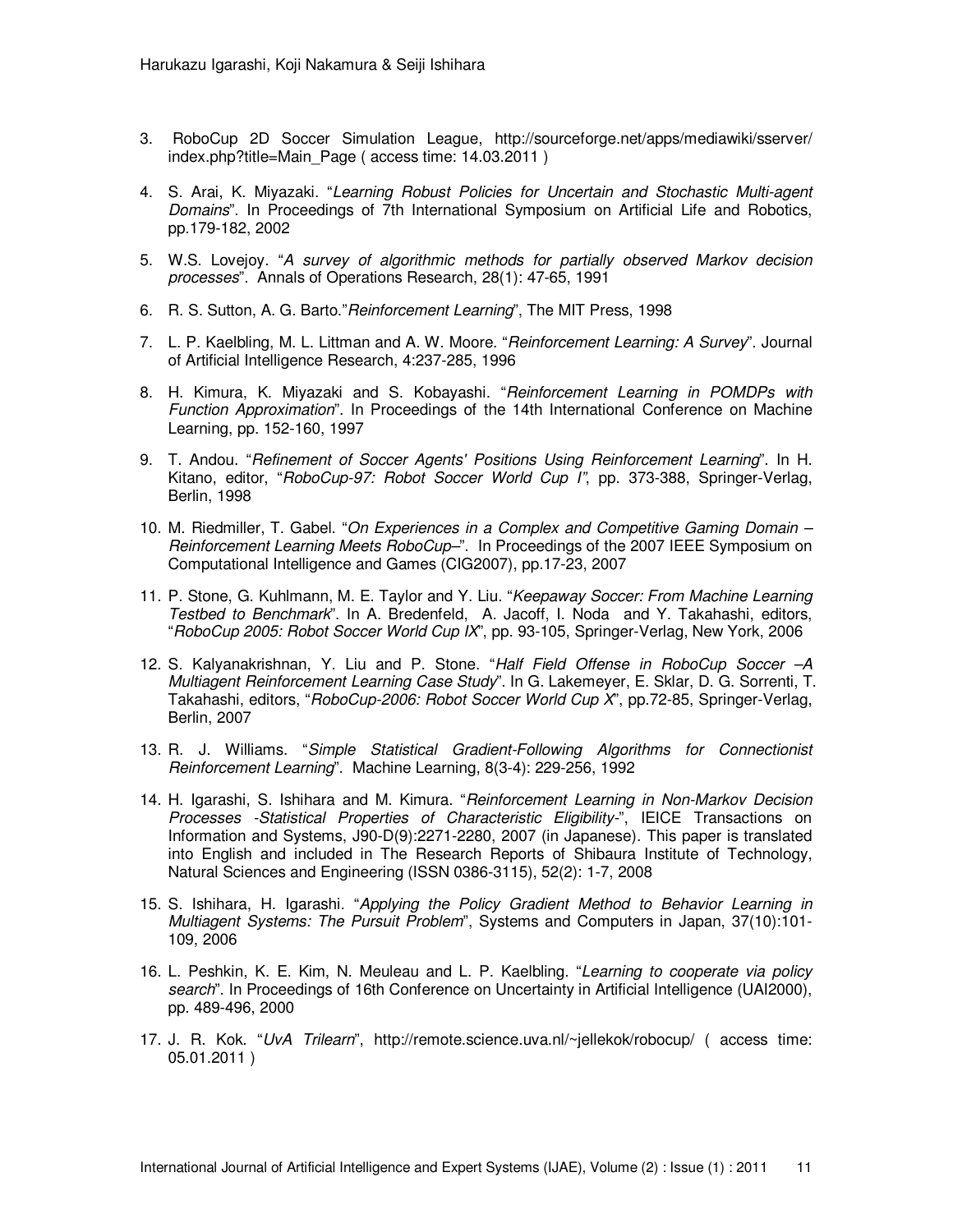# Appendix: Heuristic Functions from  $U_1{}^{\lambda}$  to  $U_4{}^{\lambda}$

In our learning experiments, the following four heuristic functions  $\{U_i^{\lambda}(a)\}$  (*i*=1,2,3,4) were used to evaluate the suitability of the selected cell for kickers and receivers. In this section, let cell *k* be the one selected by kicker or receiver action *a*. All heuristic functions are normalized to avoid exceeding 10.0. Fig. 7 illustrates definitions of the four heuristic functions schematically.

(i)  $U_1^{\lambda}(a;s)$ : considers the existence of opponents in the pass direction and is defined by

$$
U_1^{\lambda}(a;s) = \begin{cases} 2.0 & \text{if } \theta_{\text{p-op}} \le 15^{\circ} \text{ and } d_k \ge d_{opp} - 2.0 \\ 10.0 & \text{else} \end{cases}
$$
 (13)

where  $\theta_{p\text{-opp}}$  is an angle between a pass direction and a direction to an opponent.  $d_k$  is the distance between the center of cell  $k$  and a kicker.  $d_{opp}$  is the distance between a kicker and the nearest opponent to the center of cell *k*.



**FIGURE 7:** Heuristics  $\{U_i^{\lambda}\}\ (i=1,2,3,4)$ .

(ii)  $U_2^{\lambda}(a;s)$ : expresses a heuristics where shooting from nearer to the goal mouth has a greater chance of scoring a goal. It is defined by

$$
U_2^{\lambda}(a;s) = \left(-|X_a| - |Y_a| + 37.5\right)/3.5
$$
\n<sup>(14)</sup>

where vector  $(X_G, Y_G)$  is a distance vector between the center of cell  $k$  and the center of the goal mouth.

(iii)  $U_3^{\lambda}(a,s)$ : evaluates a distance between the center of cell *k* and the nearest opponent to the center of cell *k* as follows:

$$
U_3^{\lambda}(a;s) = (|X_0| + |Y_0|) \big/ 5.0
$$
\n(15)